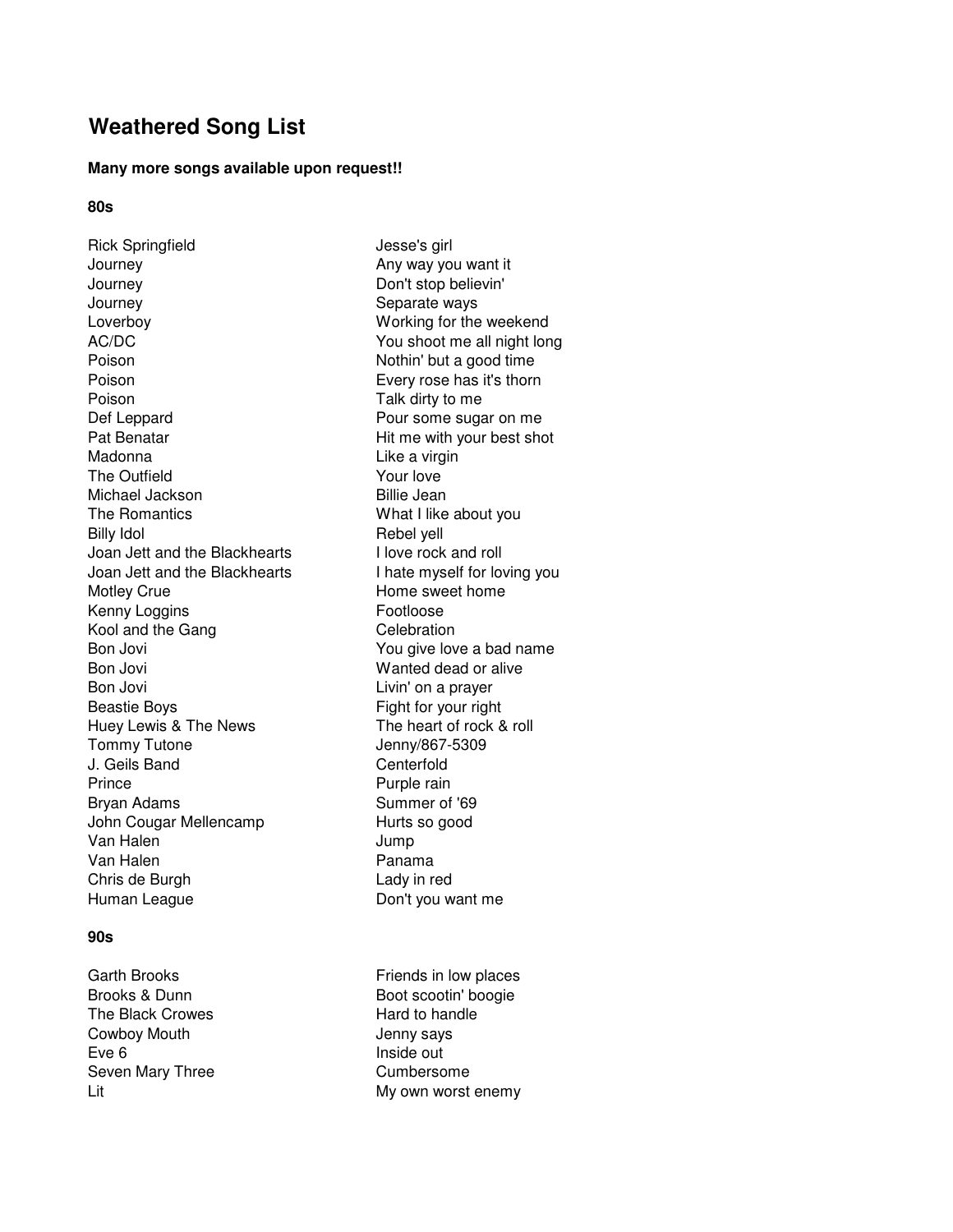Fuel Shimmer Dead Eye Dick New aged girl Young MC Bust a move 4 Non Blondes Whats up? Red Hot Chili Peppers Give it away Stone Temple Pilots **Plush** Greenday **Brain stew** Metallica **Enter sandman** Alanis Morissette **XVIII** You oughta know Melissa Etheridge **I'm the only one** No Doubt **I'm just a girl** 

### **70s**

Marcia Griffiths **Electric slide (boogie)** Janis Joplin Me and Bobby McGee Eric Clapton Wonderful tonight The Commodors **Brick house** Cheap Trick I want you to want me Van Halen You really got me Blondie **Blondie Disk Cone way or another** Wild Cherry **Play that funky music** John Lennon **Imagine** Kiss **Rock n Roll all night** Louisiana LeRoux New Orleans ladies KC and the Sunshine Band Boogie shoes KC and the Sunshine Band Get down tonight The Meters **Hey pocky** way Marvin Gaye **Let's get it on** 

## **60s/50s**

The Temptations **Ain't to proud to beg** The Beatles **Contact Contact Contact Contact Contact Contact Contact Contact Contact Contact Contact Contact Contact Contact Contact Contact Contact Contact Contact Contact Contact Contact Contact Contact Contact Contact C** Neil Diamond Sweet Caroline Van Morrison **Brown eyed girl** Wilson Pickett Mustang Sally Chuck Berry **Chuck Berry Chuck Berry Chuck Berry** Johnny B. Goode Elvis Presley **Access 19 Figure 12** Figure 10 Jailhouse rock The Isley Brothers Shout Etta James **At last** Ben E. King Stand by me

### **2000s/Today**

Bonnie Raitt **Something** to talk about

The Monkees **I'm a believer (Who Dat Fever)** 

The Four Tops Sugar pie (honey bunch) Joe Cocker With a little help from my friends

Lady Gaga Bad romance Lady Gaga The edge of glory Toby Keith **Red solo cup**